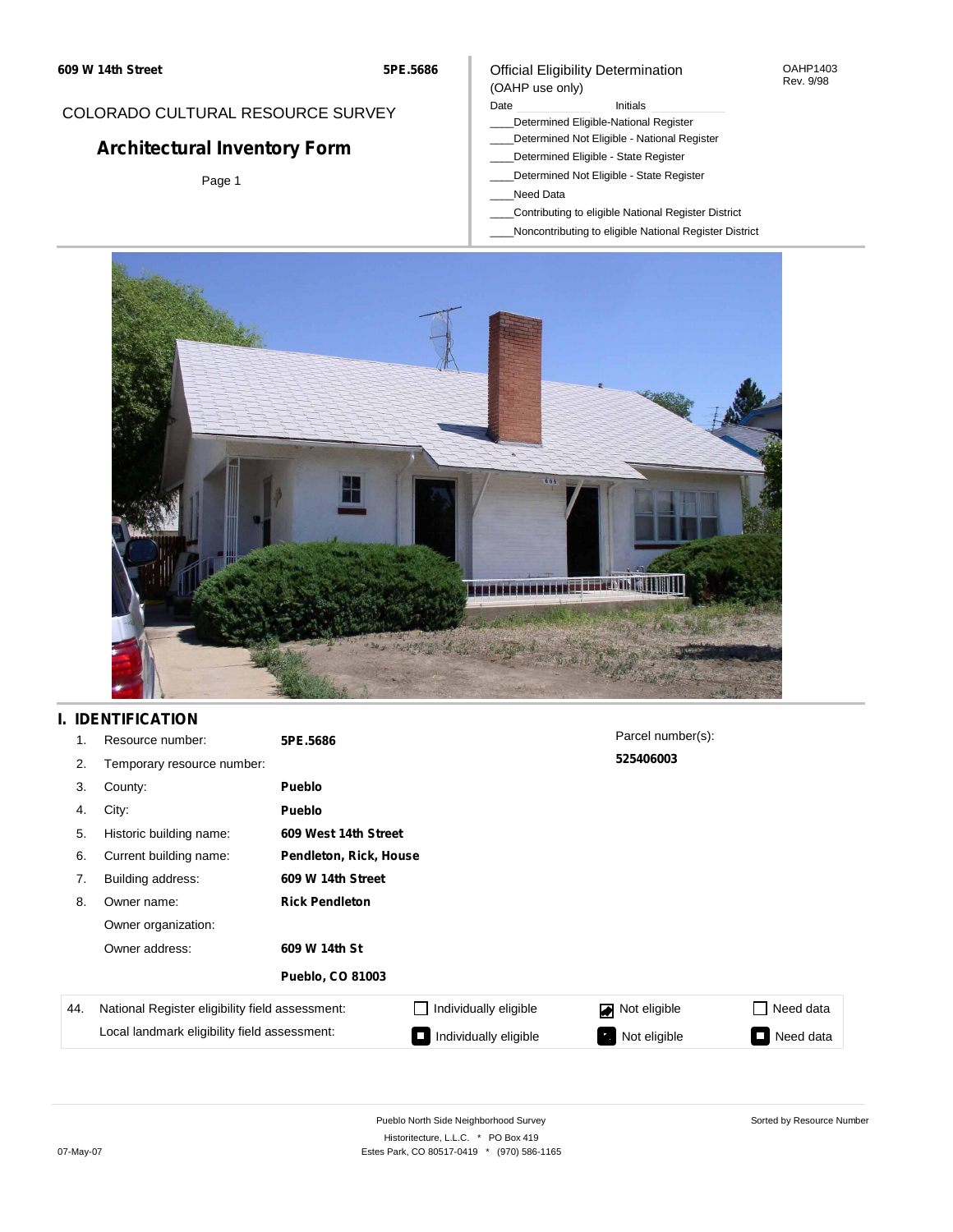Sorted by Resource Number

### **Architectural Inventory Form**

Page 2

### **II. GEOGRAPHIC INFORMATION**

| 9.  | P.M.                | 6th       |     |    |           | Township:              |                         | <b>20S</b>                  |    |    |                                                 | Range:            | 65W |         |
|-----|---------------------|-----------|-----|----|-----------|------------------------|-------------------------|-----------------------------|----|----|-------------------------------------------------|-------------------|-----|---------|
|     |                     | <b>NW</b> | 1/4 | οf | <b>NW</b> | 1/4                    | of <b>NW</b>            | 1/4                         | of | SE | 1/4                                             | of Section        |     | 25      |
| 10. | UTM reference zone: |           |     |    | 13        |                        |                         |                             |    |    |                                                 |                   |     |         |
|     | Easting:            |           |     |    |           | 533671                 |                         |                             |    |    | Northing:                                       |                   |     | 4236743 |
| 11. | USGS quad name:     |           |     |    |           |                        | <b>Northeast Pueblo</b> |                             |    |    | Scale:                                          |                   |     | 7.5     |
|     | Year:               |           |     |    |           | 1974)                  |                         | 1961 (Photorevised 1970 and |    |    |                                                 |                   |     |         |
|     | 12. $Lot(s)$ :      |           |     |    |           |                        |                         |                             |    |    | Lot 12 and the west 26 feet of Lot 13; Block 40 |                   |     |         |
|     | Addition:           |           |     |    |           | <b>County Addition</b> |                         |                             |    |    |                                                 | Year of addition: |     | 1869    |

13. Boundary description and justification:

The boundary, as described above, contains but does not exceed the land historically associated with this property.

Metes and bounds exist:

П

#### **III. ARCHITECTURAL DESCRIPTION**

| 14. | Building plan (footprint, shape):<br>Other building plan descriptions: | <b>Rectangular Plan</b>              |                       |
|-----|------------------------------------------------------------------------|--------------------------------------|-----------------------|
| 15. | Dimensions in feet (length x width):                                   | 1,232 square feet                    |                       |
| 16. | Number of stories:                                                     | 1                                    |                       |
| 17. | Primary external wall material(s):                                     | <b>Stucco</b>                        | Other wall materials: |
| 18. | Roof configuration:<br>Other roof configurations:                      | <b>Gabled Roof/Side Gabled Roof</b>  |                       |
| 19. | Primary external roof material:<br>Other roof materials:               | <b>Asphalt Roof/Composition Roof</b> |                       |
| 20. | Special features:                                                      | Fence                                |                       |
|     |                                                                        | Chimney                              |                       |
|     |                                                                        | Porch                                |                       |

21. General architectural description:

Oriented to the south, this house consists of a side-gabled, rectangular box, with a front-gabled bay protruding from the west end of the rear (north) elevation. The building rests on a concrete foundation, covered in red-painted stucco. White-painted stucco clads the exterior walls. Marking the junction of the foundation and the exterior walls is a red-painted brick watertable. Windows are generally 1-over-1-light, single-hung sash, with aluminum frames and white-painted wood surrounds. A 4-light casement window, with a white-painted wood frame, opens in the west end of the asymmetrical front (south) façade. A band of 6-light hopper or awning windows line the enclosed, rear porch. An integral porch is situated within the southwest corner of the house. It has a white-painted, wrought-iron railing and support. Approaching the center of the porch's west elevation are two concrete steps. The principal doorway opens in the west face of the inside (southwest-facing) corner. It hosts a wood slab door, opening behind an aluminum-frame storm door. Another doorway opens in an enclosed, shed-roof porch that protrudes from near the center of the rear (north) elevation. It hosts a wood slab door, painted white, approached by two concrete steps. Gray, interlocking asphalt shingles cover the side-gabled roof, and the rafter ends are exposed A large, engaged, red-brick hearth and chimney protrudes from the center of the facade. The lower portion is painted white. A concrete patio, with low, **wrought-iron railing, surrounds the hearth, sheltered beneath a shed-roof on simple knee brackets.**

22. Architectural style:

#### **Late 19th And Early 20th Century American Movements**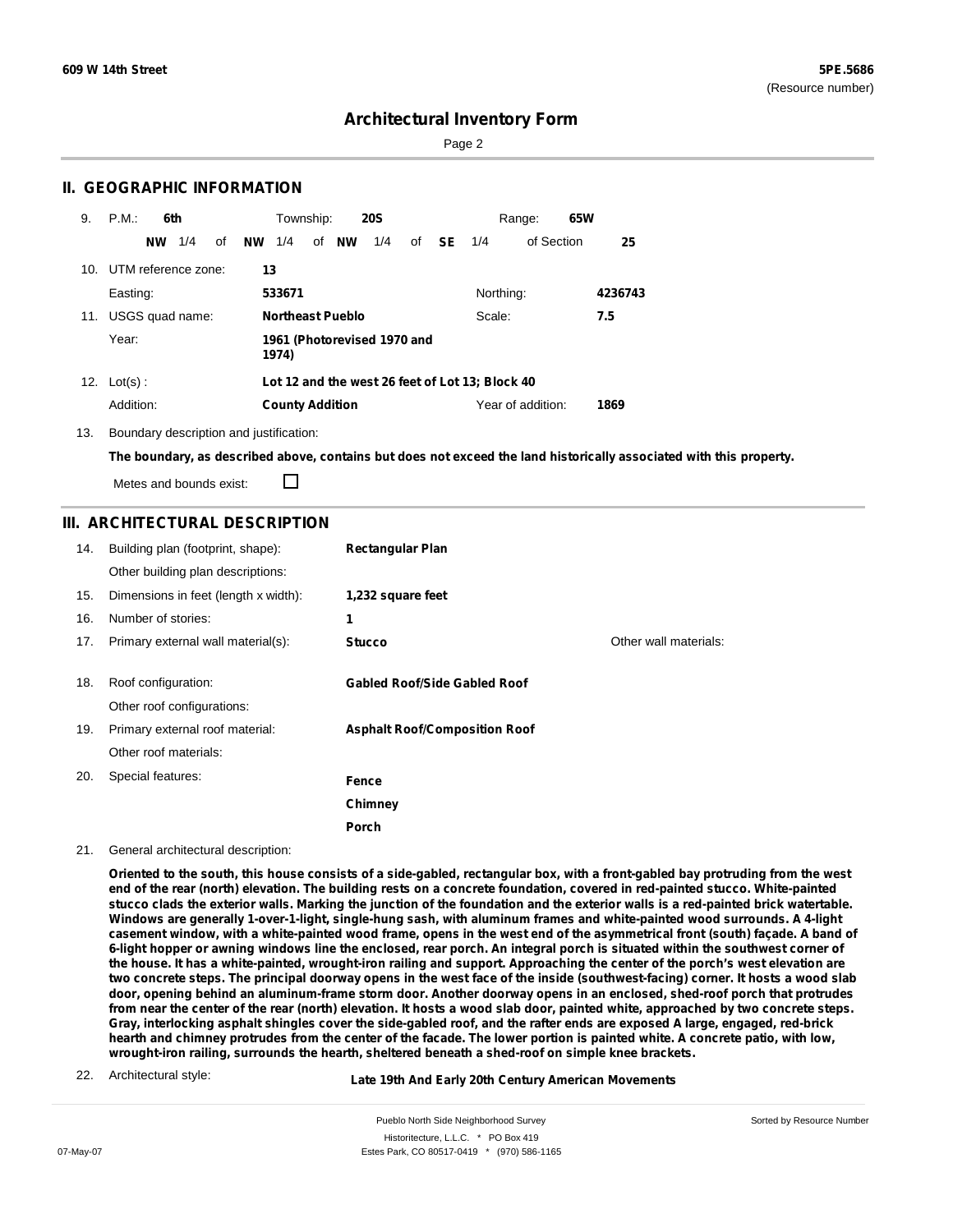Sorted by Resource Number

### **Architectural Inventory Form**

Page 3

Other architectural styles:

Building type:

23. Landscape or special setting features:

This property is located on terrain sloping downward from northwest to southeast, with an elevation of around 4,700 feet above mean sea level. The neighborhood features modest, one- and two-story houses. Setbacks from West 14th Street are generally the same on this block. This property is situated on the north side of West 14th Street, between 609 West 14th Street to the east and 625 West 14th Street to west. Grass covers the strip separating the sidewalk from the street. A planted-grass yard, with mature landscaping, covers the lot. Flanking either side of the house are large junipers. A concrete driveway approaches the **southwest corner of the house from West 12th Street. Encircling the back yard is a woven-wire fence.**

24. Associated buildings, features or objects:

| 1: | Type:     | Shed                                                                                                                                                                                                                                                                                                                                                                                                                                                                                                                                                                                                           |
|----|-----------|----------------------------------------------------------------------------------------------------------------------------------------------------------------------------------------------------------------------------------------------------------------------------------------------------------------------------------------------------------------------------------------------------------------------------------------------------------------------------------------------------------------------------------------------------------------------------------------------------------------|
|    | Describe: | A standard kit-built shed is located directly northeast of the house. Oriented to the south, the<br>structure lacks a formal foundation. The walls consist of brown-painted sheet metal. Paired,<br>sliding doors of the same description dominate the front (south) elevation. The front-<br>gambreled roof also consists of sheet metal.                                                                                                                                                                                                                                                                     |
| 2: | Type:     | Garage                                                                                                                                                                                                                                                                                                                                                                                                                                                                                                                                                                                                         |
|    | Describe: | A garage is located north of the house, parallel to an east-west-oriented alley. Oriented to the<br>east, the building rests on a concrete foundation. White stucco clads the exterior walls.<br>Dominating the front (east) elevation is a 24-panel, overhead-retractable garage door, painted<br>white. Opening in the west end of the south elevation is a white-painted wood slab door,<br>approached by a concrete slab. At center of the same elevation is a window opening, covered<br>by a wire mesh. Gray, interlocking asphalt shingles cover the front-gabled roof, and rafter ends<br>are exposed. |

#### **IV. ARCHITECTURAL HISTORY**

| 25. | Date of Construction:  | Estimate:                                                                                                          | Actual: | 1920 |  |
|-----|------------------------|--------------------------------------------------------------------------------------------------------------------|---------|------|--|
|     | Source of Information: | Pueblo County Office of Tax Assessor. Property information card [internet].                                        |         |      |  |
| 26. | Architect:             | unknown                                                                                                            |         |      |  |
|     | Source of information: |                                                                                                                    |         |      |  |
| 27. | Builder:               | unknown                                                                                                            |         |      |  |
|     | Source of information: |                                                                                                                    |         |      |  |
| 28. | Original Owner:        | unknown                                                                                                            |         |      |  |
|     | Source of information: |                                                                                                                    |         |      |  |
| 29. | Construction history:  |                                                                                                                    |         |      |  |
|     |                        | Associated Duckle Occupation - Associated and the building one constanted in 4000. An enclusive of the state motor |         |      |  |

According to Pueblo County Tax Assessor records, this building was constructed in 1920. An analysis of the style, materials, and historical records corroborates this date. The only notable alteration has been the replacement of some windows and **doors.**

30. Location: **original** Date of move(s):

### **V. HISTORICAL ASSOCIATIONS**

- 31. Original use(s): **Single Dwelling**
- 32. Intermediate use(s): **Single Dwelling**
- 33. Current use(s): **Single Dwelling**
- **Residence** Site type(s): 34.
- Historical background: 35.

This house was constructed in 1920. Strangely, however, it is listed as "vacant" in city directories until about 1935. This is

Pueblo North Side Neighborhood Survey Historitecture, L.L.C. \* PO Box 419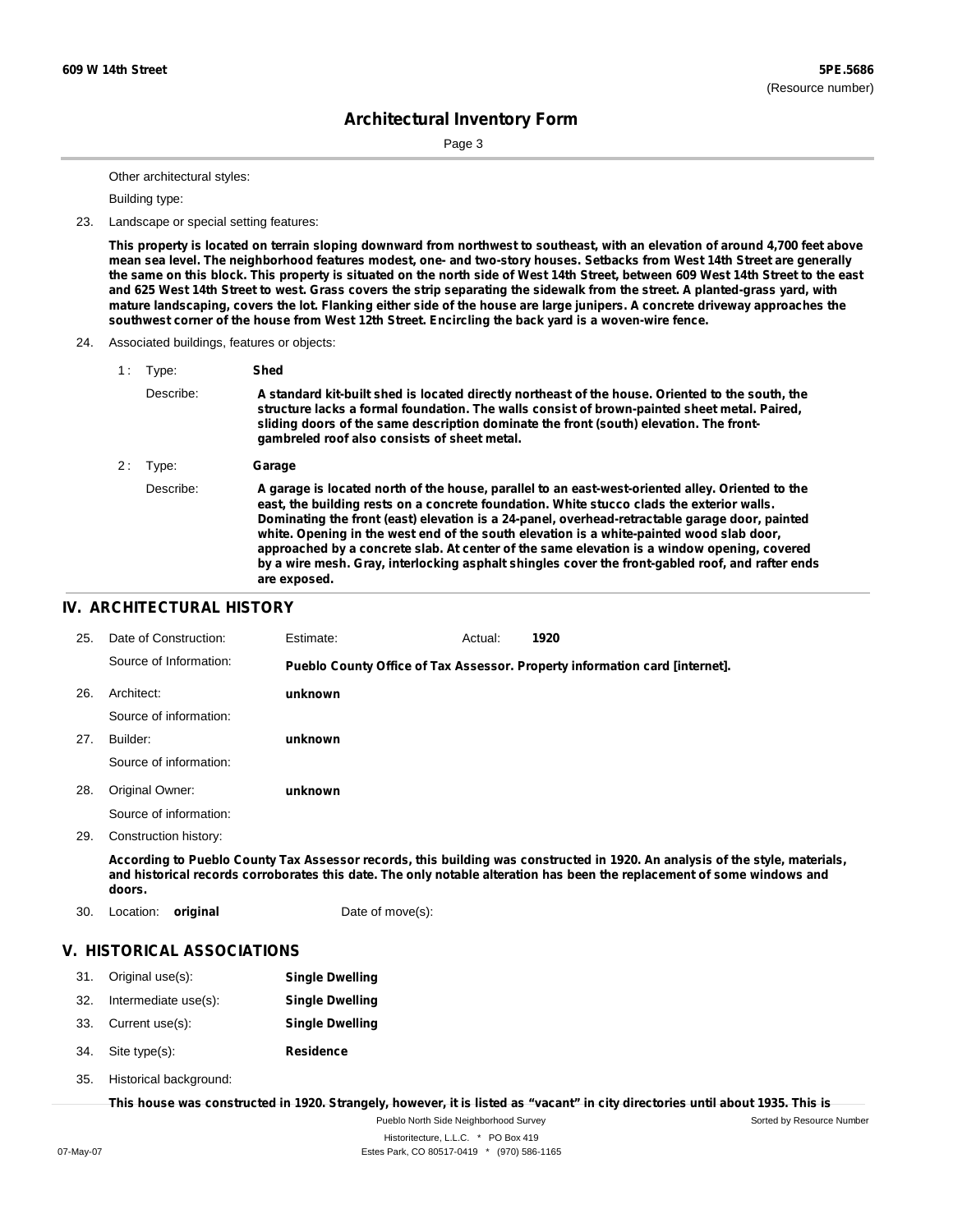Page 4

particularly interesting because the current property owner reported the existence of a tunnel in his basement and rumors that the house had been used for manufacturing and distributing bootlegged liquor during Prohibition. However, no other definitive **evidence is available.**

In 1935, the owner and resident was Carl William Swartz. The lifelong Pueblo resident was foreman of the maintenance department, Colorado State Highway Department. With his wife, Jessie Swartz, Carl had two daughters, Christine Peyton and Lucille Paterson, and a son, Dr. Carl W. Swartz, Jr. The family moved from this address prior to 1945. Jessie died on December **26, 1953, and Carl, Sr., in August 1975.**

Raymond Johnson purchased this property around 1945 and resided here with his wife, Lucy E. Johnson, until his death. He was born in Sheridan County, Missouri, on November 9, 1899. Johnson came to Pueblo in 1912 and was an employee of the Johnson Electric Company, retiring in 1965. He had four children: Vivienne Forsberg, Whitney B. Sullivan, Warren W. Sullivan, **and Gordon A. Sullivan. Raymond died on March 12, 1980.**

Lucy Johnson remained the owner until 1991, when she transferred it to her son, Whitney Sullivan. Robert R. Landree and Henry Powell purchased the house and lot from Sullivan in 1995. Powel then quit claimed his share of the property Robert and Lori Landree in 1998. A few months later, the Landrees sold the property to Glenn H. and Mayme Williams. Conseco Finance Servicing Corporation eventually acquired the house and lot, selling them to Rick Pendleton, the current owner, in 2004.

36. Sources of information:

**Pueblo County Office of Tax Assessor. Property information card [internet].**

**Pueblo City Directory. Pueblo, Co.; Salt Lake City; Kansas City, Mo.; and others: R.L. Polk & Co, consulted 1886 through 2003.**

**Sanborn Fire Insurance Maps (for Pueblo, Colorado). New York: Sanborn Map and Publishing Co., 1883, 1886, 1889, 1893, 1904-05, 1904-51, and 1904-52.**

**"Carl William Swartz, Sr." [obituary]. Pueblo Chieftain, 17 August 1975.**

**"Raymond Johnson" [obituary]. Pueblo Chieftain, 13 March 1980, p. 8B.**

**Pendleton, Rick. Interview with Adam Thomas, 13 July 2005.**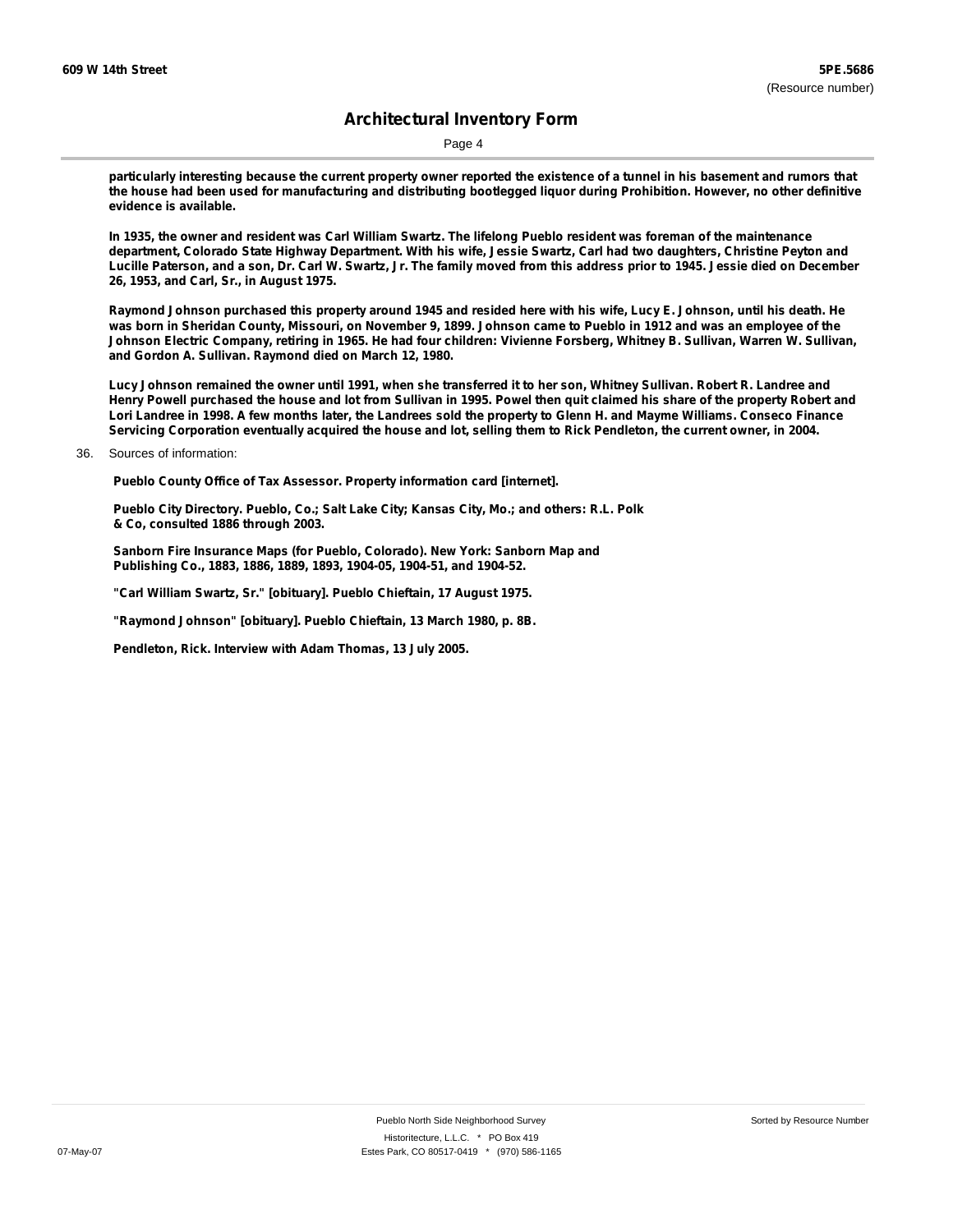÷

Sorted by Resource Number

## **Architectural Inventory Form**

Page 5

|     | <b>VI. SIGNIFICANCE</b>                                                                                                                                                                                                                                                                                                                                             |
|-----|---------------------------------------------------------------------------------------------------------------------------------------------------------------------------------------------------------------------------------------------------------------------------------------------------------------------------------------------------------------------|
| 37. | Local landmark designation:<br>Yes $\Box$<br>No.                                                                                                                                                                                                                                                                                                                    |
|     | Designation authority:                                                                                                                                                                                                                                                                                                                                              |
|     | Date of designation:                                                                                                                                                                                                                                                                                                                                                |
| 38. | Applicable National Register criteria:                                                                                                                                                                                                                                                                                                                              |
|     | A. Associated with events that have made a significant contribution to the broad pattern of our history.<br>l.                                                                                                                                                                                                                                                      |
|     | B. Associated with the lives of persons significant in our past.<br>$\Box$<br>C. Embodies the distinctive characteristics of a type, period, or method of construction, or represents the work<br>◙<br>of a master, or that possess high artistic values, or represents a significant and distinguished entity whose<br>components may lack individual distinction. |
|     | D. Has yielded, or may be likely to yield, information important in history or prehistory.                                                                                                                                                                                                                                                                          |
|     | Qualifies under Criteria Considerations A through G (see manual).                                                                                                                                                                                                                                                                                                   |
|     | Does not meet any of the above National Register criteria.                                                                                                                                                                                                                                                                                                          |
|     | <b>Pueblo Standards for Designation:</b>                                                                                                                                                                                                                                                                                                                            |
|     | 1a. History                                                                                                                                                                                                                                                                                                                                                         |
|     | Have direct association with the historical development of the city, state, or nation; or                                                                                                                                                                                                                                                                           |
|     | <u>1b. History</u><br>Be the site of a significant historic event; or<br>$\mathcal{L}_{\mathcal{A}}$                                                                                                                                                                                                                                                                |
|     | 1c. History                                                                                                                                                                                                                                                                                                                                                         |
|     | Have direct and substantial association with a person or group of persons who had influence on society.<br>$\blacksquare$                                                                                                                                                                                                                                           |
|     | 2a. Architecture                                                                                                                                                                                                                                                                                                                                                    |
|     | Embody distinguishing characteristics of an architectural style or type; or<br>$\overline{\phantom{a}}$                                                                                                                                                                                                                                                             |
|     | 2b. Architecture                                                                                                                                                                                                                                                                                                                                                    |
|     | Be a significant example of the work of a recognized architect or master builder, or<br>$\sim$                                                                                                                                                                                                                                                                      |
|     | 2c. Architecture                                                                                                                                                                                                                                                                                                                                                    |
|     | Contain elements of architectural design, engineering, materials, craftsmanship, or artistic merit which represent a<br>О<br>significant or influential innovation;                                                                                                                                                                                                 |
|     | 2d. Architecture                                                                                                                                                                                                                                                                                                                                                    |
|     | Portray the environment of a group of people or physical development of an area of the city in an era of history<br>$\Box$<br>characterized by a distinctive architectural style.                                                                                                                                                                                   |
|     | 3a. Geography                                                                                                                                                                                                                                                                                                                                                       |
|     | Have a prominent location or be an established, familiar, and orienting visual feature of the contemporary city, or                                                                                                                                                                                                                                                 |
|     | 3b. Geography                                                                                                                                                                                                                                                                                                                                                       |
|     | Promote understanding and appreciation of Pueblo's environment by means of distinctive physical characteristics<br>or rarity; or                                                                                                                                                                                                                                    |
|     | 3c. Geography                                                                                                                                                                                                                                                                                                                                                       |
|     | Make a special contribution to Pueblo's distinctive character.<br>$\sim$                                                                                                                                                                                                                                                                                            |
|     | Not Applicable                                                                                                                                                                                                                                                                                                                                                      |
|     | Does not meet any of the above Pueblo landmark criteria.<br>$\overline{\phantom{a}}$                                                                                                                                                                                                                                                                                |
| 39. | Area(s) of Significance:<br><b>Architecture</b>                                                                                                                                                                                                                                                                                                                     |
| 40. | Period of Significance:<br>1920                                                                                                                                                                                                                                                                                                                                     |
| 41. | National:<br>Level of significance:<br>State<br>Local<br>т,<br>П                                                                                                                                                                                                                                                                                                    |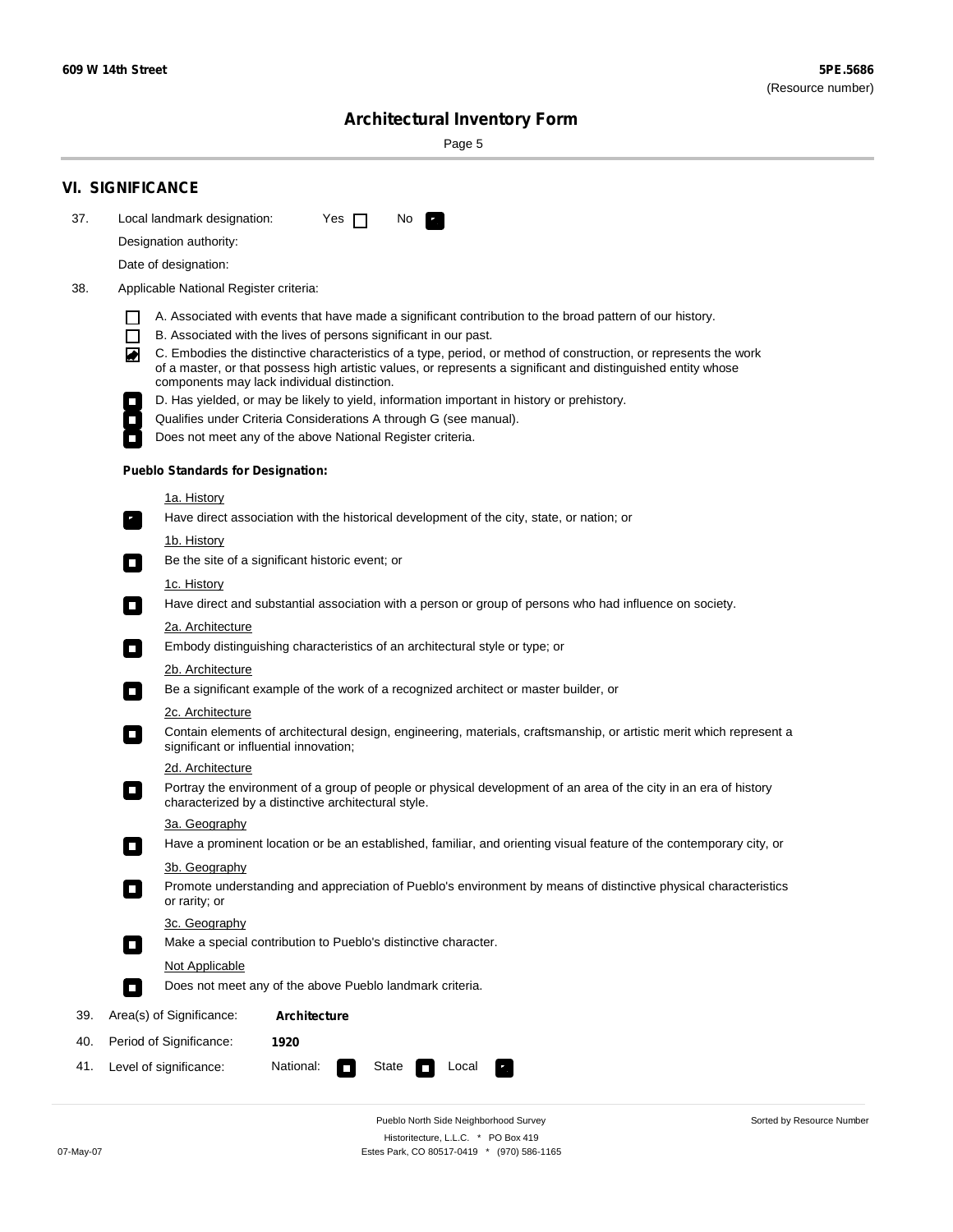Page 6

#### 42. Statement of significance:

This property is historically significant under Pueblo Local Landmark criterion 1A for its association with the development of Pueblo's North Side Neighborhood in the first half of the 20th Century, when popular suburban styles and forms of houses, like this one, were widely constructed on the remaining undeveloped portions of this neighborhood. As well, the house is architecturally significant under National Register criterion C (Pueblo Local Landmark criterion 2A) as an example of a Late-19th and Early 20th Century American Movement style applied to a very early example of the ranch house form. However, the levels of architectural and historical significance, combined with physical integrity, are not to the extent that this property would qualify for individual listing in the National Register of Historic Places, the Colorado State Register of Historic Properties, or as a City of Pueblo Landmark. Nonetheless, it is most likely a contributing resource within any potential **historic district.**

#### 43. Assessment of historic physical integrity related to significance:

Constructed in 1920, this house exhibits a moderate level of physical integrity relative to the seven aspects of integrity as defined by the National Park Service and the Colorado Historical Society: location, setting, design, materials, workmanship, **feeling, and association. Some windows and doors have been replaced, most likely removing character-defining features.** Nonetheless enough features exist to preserve the sense of the original architectural style and form. This property retains **sufficient physical integrity to convey its architectural and historical significance.**

#### **VII. NATIONAL REGISTER ELIGIBILITY ASSESSMENT**

44. National Register eligibility field assessment:

Local landmark eligibility field assessment:

45. Is there National Register district potential? Yes

**Pueblo's North Side Neighborhood represents the evolution of the city's professional middle and upper classes. Its diversity of architectural styles and forms directly represents the city's changing economic and cultural climates. As well, the neighborhood is distinctive because it appears to have evolved independently of the area's dominant industry, steel manufacturing.** Discuss:

 $\blacksquare$ 

No<sub>D</sub>

Yes Yes No

Individually eligible **Not eligible** Not eligible Need data **Individually eligible Not eligible** Not eligible **Need data** 

> $N/A$ N/A

If there is National Register district potential, is this building contributing:

46. If the building is in existing National Register district, is it contributing:

#### **VIII. RECORDING INFORMATION**

| 47. | Photograph numbers): | <b>CD-ROM Photo Disc: North Side Photos</b><br>File Name(s): 14thstw609                                                       |
|-----|----------------------|-------------------------------------------------------------------------------------------------------------------------------|
|     | Negatives filed at:  | <b>Special Collections</b><br><b>Robert Hoag Rawlings Public Library</b><br>100 East Abriendo Avenue<br>Pueblo, CO 81004-4290 |
| 48. | Report title:        | <b>Pueblo North Side Neighborhood Survey</b>                                                                                  |
| 49. | $Date(s)$ :          | 07/13/05                                                                                                                      |
| 50. | Recorder(s):         | <b>Adam Thomas</b>                                                                                                            |
| 51. | Organization:        | Historitecture, L.L.C.                                                                                                        |
| 52. | Address:             | <b>PO Box 419</b>                                                                                                             |
|     |                      | Estes Park, CO 80517-0419                                                                                                     |
| 53. | Phone number(s):     | (970) 586-1165                                                                                                                |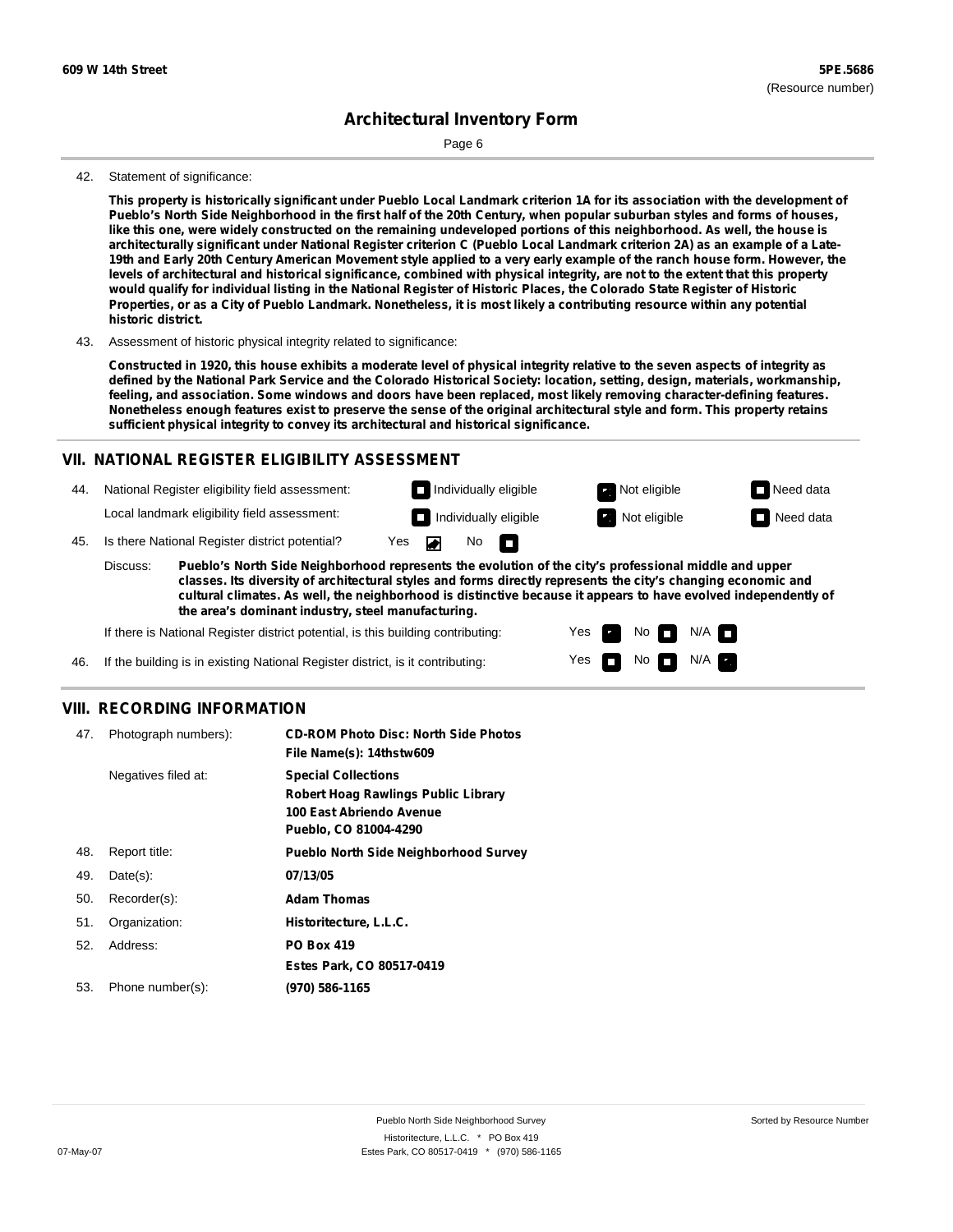Page 7